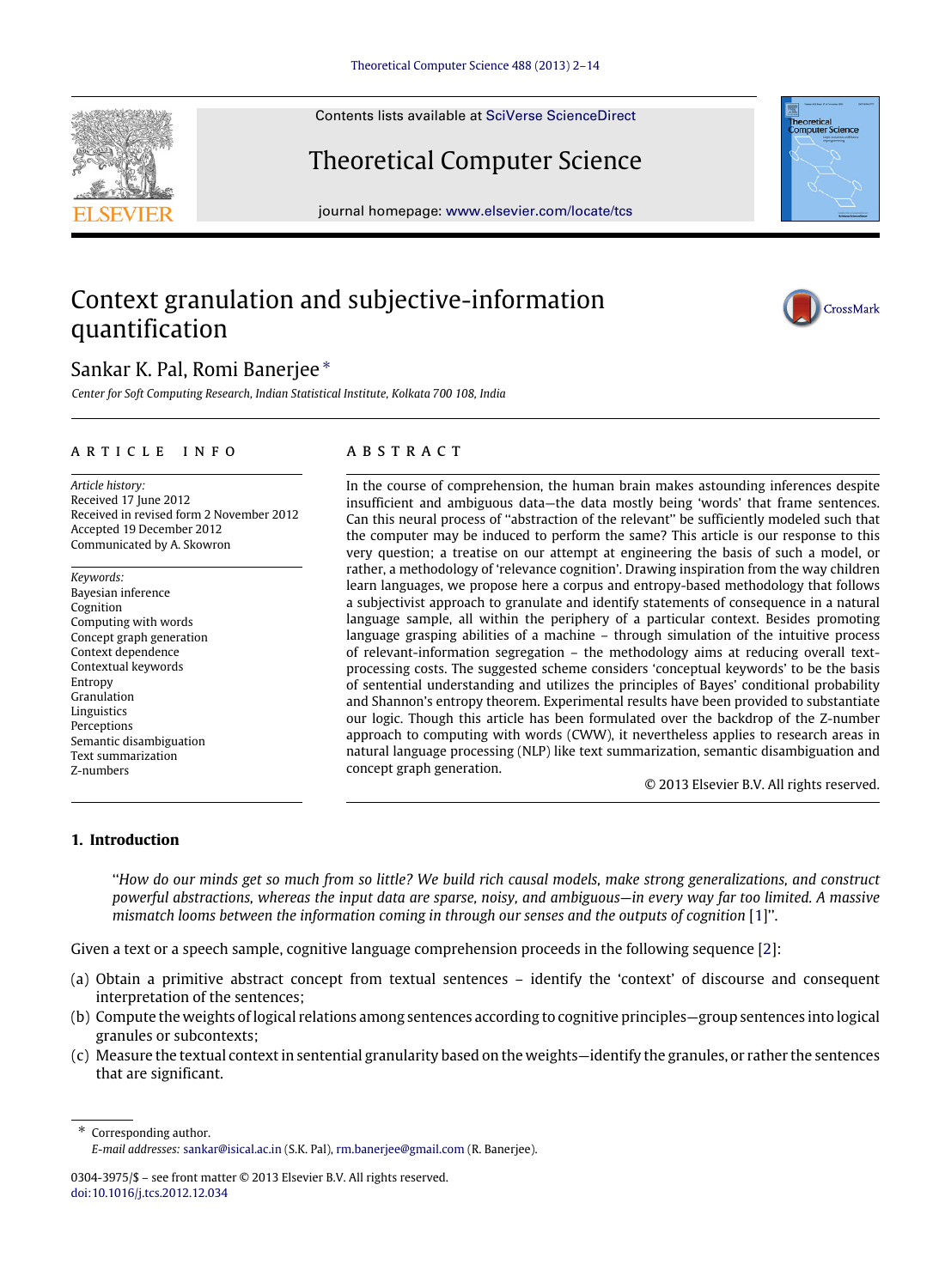Each of the above steps depends on the 'words' that constitute the sentences in the text. Words being inherently uncertain – they have context-sensitive interpretations, the adjectives and adverbs convey different perceptions across individuals, have multiple syntactic or morphological forms, and may not be used in their literal sense – the questions that challenge scientists who wish to model intuitive text-conceptualization are, how does the brain:

- (a) Overcome the word-perception ambiguities to identify contexts and subcontexts?
- (b) Discard irregularities to extract all significant sentences?
- (c) Integrate the meanings of these important sentences into cognitive granules that summarize the entire text?

''*When children learn their first words, they face a challenging joint-inference problem*:

- (a) *They are trying to infer what meaning a speaker is attempting to communicate at the moment a sentence is uttered; and*
- (b) *Trying to learn the more stable mappings between words and referents that constitute the lexicon of their language.*

*With either of these pieces of information, their task becomes considerably easier. Knowing the meanings of some words, a child can often figure out what a speaker is talking about, and inferring the meaning of a speaker's utterance allows a child to work backward and learn basic-level object names with relative ease. However, for a learner without either of these pieces of information, word learning is indeed a hard computational problem. Adults face the challenge of learning entirely novel object concepts less often* [\[3\]](#page-12-0)''.

The above excerpt leads us to understand that the instinctive process of learning new words and their meanings by children proceeds as follows:

- (a) A child (*C*) is initially taught the meanings of a few basic words;
- (b) When *C* reads a sentence (*S*), it tries interpreting *S* on the basis of its current vocabulary. In the case of a failure, *C* refers to a dictionary or asks someone.
- (c) These new words are accordingly associated with appropriate existing words in *C*'s vocabulary, such that it is able to use the new word(s) correctly the next time.

This is synonymous to *C*'s identifying and learning new words.

(d) Steps (b) and (c) are continual processes.

If one were to deliberate over the above points, it should be quite evident that capacitating the computer to compute with words is indeed, hardly any different from the process of learning words and their usage by children.

A machine is devoid of natural cognitive abilities. Thus, if by any means, a machine inculcates the ability to identify and learn new words, it should be able to comprehend any given language sample, at least as well as children. This is exactly what we aim at in the research described in this article—modeling the process of intuitive language understanding, based on all the concepts mentioned above. The research underlying this article, though is spurred by the need to reduce the computational complexities inherent in our algorithm [\[4\]](#page-12-1) for the Z-number approach to computing with words (CWW), aims to achieve a lot more, thereby contributing to the field of CWW, natural language processing (NLP) and artificial intelligence in general.

Motivated by the natural process of information segregation in the course of text comprehension, we propose here, a subjectivist corpus-based methodology to granulate and rank sentences (*S*) on the basis of the importance of their intrinsic information (visualized as the entropy of *S*). Not only would such an operation address the language comprehension issue but would also lead to the elimination of all irrelevant text granules, thereby reducing text-processing costs. The proposed methodology focuses on the identification of keywords in a sentence as the agent of comprehension and is based on the principles of Bayes' theorem of conditional probability and Shannon's entropy theorem.

Drawing on the philosophy of word-learning by children, our work involves the creation and the maintenance of a wordcorpus—a list of keywords and key-phrases, pertaining to a context. Moreover, considering the enormous existing and continually growing vocabulary, be it any context—health services, banking services or literature in any genre, and that most words have multiple perceptions (homonyms, polysemes, heteronyms, capitonyms), we believe it would be pragmatic to base our work on a specific context-sensitive interpretation of words. The context we have considered is 'mystery' stories, particularly written by Agatha Christie.

The words in our corpus are augmented with: (a) the subcontext and (b) the frequency of occurrence of the word in the subcontext across texts experienced. Subcontexts imply finer subdivisions within the macro-context (as for instance, if 'banking services' was the context, 'fixed-deposit issues' could be a possible subcontext), while the frequency is proportional to the probability of the word being used or applicability of the word to the subcontext and the context in turn. The wordcorpus serves as the machine's lexicon, and is updated every time a new keyword (incorporation of the new word) or an existing keyword (updating of its subcontextual frequency) is found. The frequency of occurrence is synonymous to a measure of the familiarity with the word, i.e., the greater the frequency, the better the machine is acquainted with the words. The merits of a corpus-based study can be found in [\[5\]](#page-12-2).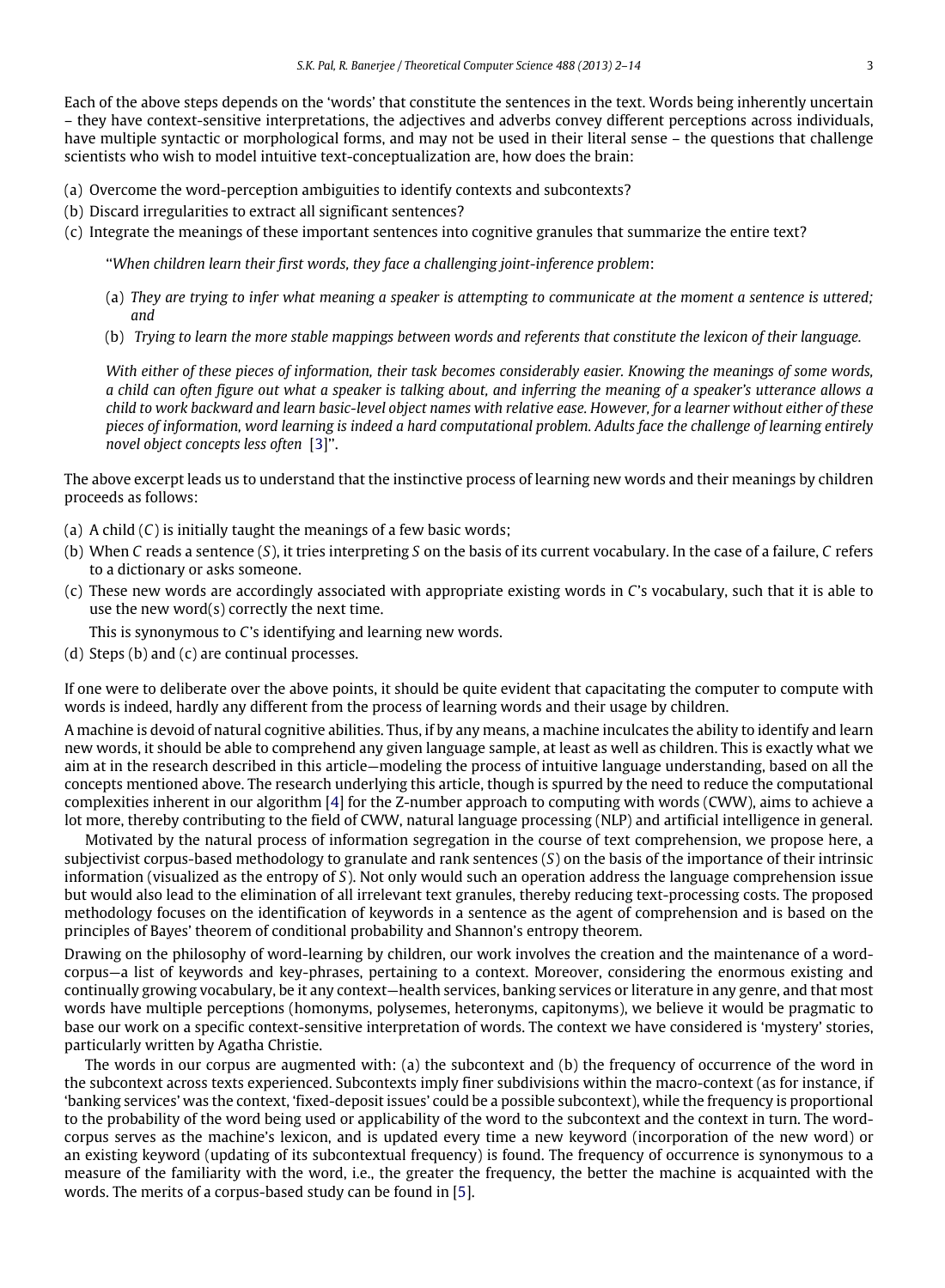Simulation of the concepts mentioned above presents the need to evaluate the information content in a sentence. [\[6](#page-12-3)[–10\]](#page-12-4) are significant treatises on the variations of entropy in a text sample. These articles illuminate upon the distribution of unconditional and conditional information and the decay of entropy in texts. [\[11\]](#page-12-5) uses the lexical chaining method to granulate sentences and the vector spaces approach to evaluate sentences of importance in a text sample, leading to text summarization. While none of these articles attempt at modeling the cognitive text comprehension process, this paper endeavors to do so.

*''It must be recognized that the notion of ''probability of a sentence'' is an entirely useless one, under any known interpretation of this term.''*—Noam Chomsky (1969)

Previous studies on the evaluation of the entropy of a sentence (*S*) were based on the information in *S* being the negative logarithm of the 'probability' of *S*. These studies primarily depended on the *n*-gram model [\[12\]](#page-12-6) of text representation, where the probability of a sentence is the product of the probabilities of its constituent words, and the probability of each word (*w*) is conditioned on the words that occur before *w* in the sentence. Understandably, methods based on the 'probability of a sentence' approach differ radically from Chomsky's line of thought.

We, however, deem Chomsky's words invaluable. Evaluating the probability of some *S* requires analyzing large volumes of corpus data to measure probabilities of words and word-associations. Considering the numerous ways a single expression (*E*) may be worded, it practically is impossible to collect or acquire a 'complete' list of all possible word sequences meaning a given *E*. Moreover, the probability of usage of sentences – particular to some context – is unique to the linguistic abilities of the author. Thus, our study deviates from the *n*-gram model and is based on the consideration of 'keywords' as the element in *S* that guides comprehension—analogous to the way children acquire linguistic skills.

In this article, we do not deal with the complexities involved in differentiating between the types of sentences nor with the evaluation of information conveyed by sentence granules. What we wish to model is the information that a reader or the receiver of the information is able to extract, given a text sample, and not the information that the sender might want to convey.

The article begins with an acknowledgment of the topics that inspired such an investigation (Section [2\)](#page-2-0), followed by brief notes on the concepts underlying the proposed theory (Section [3\)](#page-4-0). The paper then moves on to a description of our formulated methodology (Section [4\)](#page-6-0) to end with a depiction of the results received and directions of future research in the area (Section [5\)](#page-8-0). Section [5](#page-8-0) also has a note on the data structure designed to maintain our corpus.

### <span id="page-2-0"></span>**2. The inspirations**

#### *2.1. Computing with words (CWW) and the Z-numbers*

Breaking away from the traditional methods of computation using numbers, CWW stands for computation using words and phrases in natural language statements. Coined [\[13\]](#page-12-7) by Zadeh, the paradigm acknowledges the immense cognitive ability of the human brain to formulate decisions on the basis of perceptions of words framing natural language statements. These perceptions may be ambiguous, incorrect or even biased.

Human beings intuitively 'compute' with words when:

- (a) The situation lacks numeric precision;
- (b) The situational ambiguity may be exploited to arrive at low-cost, robust, tractable results;
- (c) Words express a lot more than numbers;
- (d) The problem cannot be solved by numeric computation principles.

Thus, CWW aspires to capacitate the computer to learn, understand and use words (basically adjectives, adverbs and figures of speech) the way human beings do. Consequently, it might be stated that if a machine were able to compute with words, it would actually possess a measurable amount of intelligence, i.e., a machine intelligence quotient (MIQ [\[14\]](#page-12-8)).

A system [\[4\]](#page-12-1) based on CWW, takes as input a set (*S*) of natural language statements, converts *S* into some precisiated machine understandable form (*S'*) based on the constituent 'words', and processes *S'* to arrive at resultant keywords which are then framed into natural language responses. The generic architecture of such a system can be intuitively defined as shown in [Fig. 1.](#page-3-0) The architecture comprises the following units:

- (a) The Encoder—Translates the input statements into precisiated antecedent constraints;
- (b) The Rule Base—Consists of context-sensitive antecedent–consequent event relationships. For our studies, we assumed the Rule Base to be a collection of antecedent–consequent event relationships as well as commonsense primitives [\[15\]](#page-12-9). The rule base is in the form of an Explanatory Database (ED);
- (c) The Inference Engine, in conjunction with the rule basis leads to the input antecedent constraints being processed to arrive at the appropriate consequents. These results are in some symbolic form;
- (d) The Decoder—Translates the symbolic outputs into semantically correct natural language statements.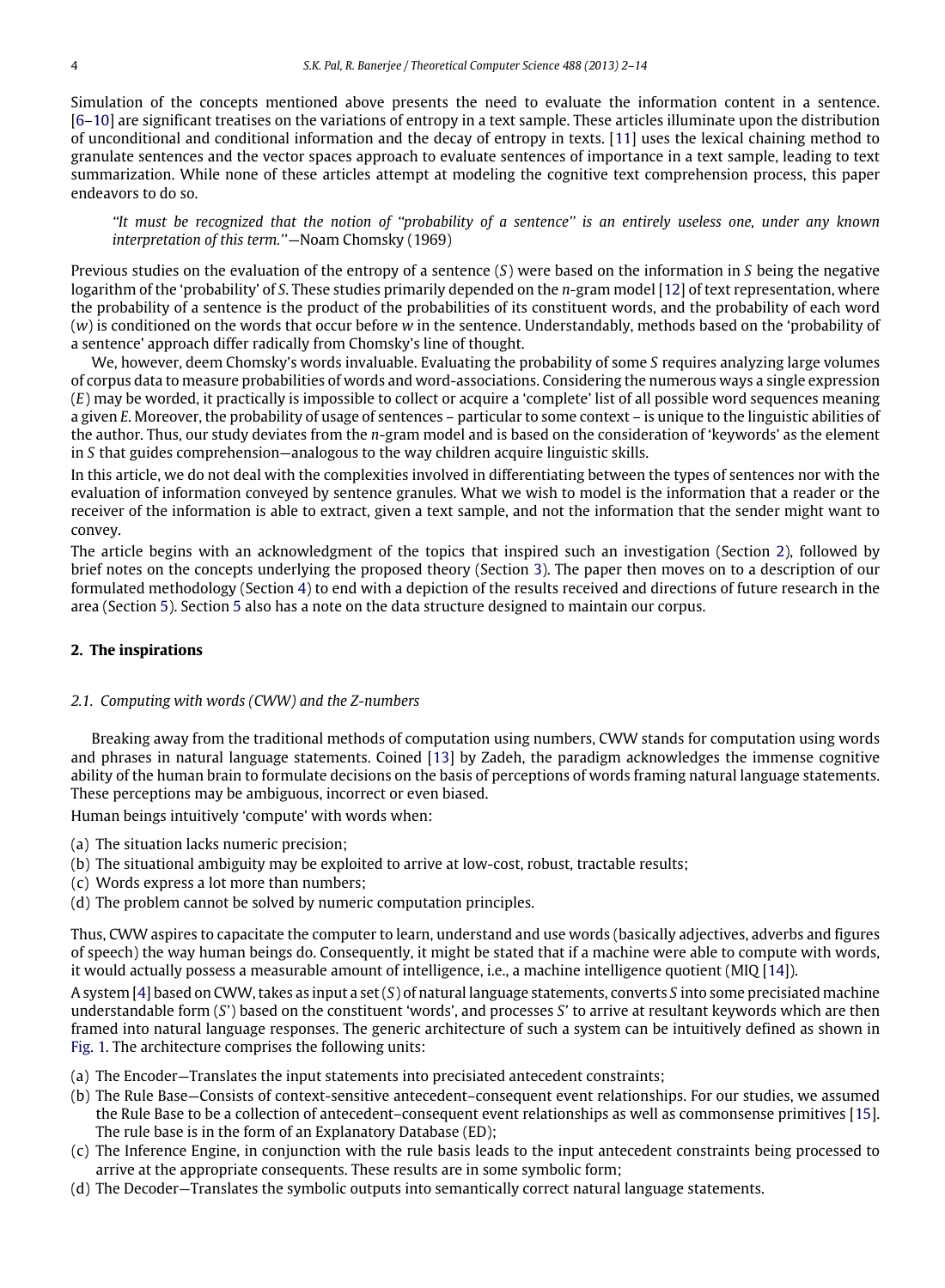<span id="page-3-0"></span>

**Fig. 1.** The generic architecture of a system based on CWW [\[4\]](#page-12-1).

The principles of CWW, as envisioned by Zadeh, are rooted in [\[13](#page-12-7)[,16–](#page-12-10)[19\]](#page-12-11); and over the last decade, there has been substantial research on different areas that underlie the paradigm. [\[20](#page-12-12)[–27\]](#page-12-13) provide valuable insights into the scientific investigations done in this domain.

The Z-number [\[28\]](#page-12-14) is a novel fuzzy-theoretic approach to CWW, proposed by Zadeh in 2011, and the concept serves as a model for the precisiation of the perception(s) embedded in a natural language statement. The Z-number methodology is where our focus lies.

Given a natural language statement (*S*), with a subject (*X*), the corresponding Z-number is a 2-tuple: ⟨value (*A*) of *X* in *S*, certainty (*B*) of *A*⟩. The parameter *B* is an indication of the perceived certainty or reliability of the information conveyed by *S*, i.e., it includes an element defining human affects associated with the certainty-perception of *A*. *X* is fundamentally considered to be a linguistic variable with *A* as its linguistic value; both *A* and *B* are typically represented as trapezoidal fuzzy numbers.

The ingenuity, algorithms and subsequent implementation challenges of the Z-number have been thoroughly investigated in [\[4\]](#page-12-1). All discussions in this article arise from our algorithm for CWW using the Z-number approach. While our algorithm views the Z-number as an aid to NLP and seeks a seamless union of CWW and NLP, it involves the following complexities per sentence (*S*) in a text sample:

- (a) Test for *S*'s relevance to the context;
- (b) Identification of *S*'s sentence type—simple, complex, compound, declarative, interrogative, exclamatory, imperative;
- (c) Decomposition of *S* into its simple sentence set (*S*'), if *S* is compound or complex;
- (d) Extraction of the Z-valuation parameters *X*, *A* and *B*, per element of *S*';
- (e) Assimilation of the constituent Z-valuations into a complete mathematical expression (*E*) denoting *S*;
- (f) Evaluation of *E*, resulting in some Z-valuation(s);
- (g) Translation of Z-valuations into semantically correct natural language sentences.

Areas (a) through (e) fall under the jurisdiction of the encoder, while (f) and (g) under that of the inference engine and the decoder, respectively; and understandably, factors (b) through (g) come into consideration only if *S* is context relevant. Thus, if the impact or relevance of information conveyed by each *S* is measured, prior to the extraction of the Z-numbers, irrelevant sentences need not be processed—leading to a significant reduction in general text processing costs. The algorithm formulated in this paper seeks to resolve this relevance-cognition issue.

#### *2.2. Concepts of communication and information theory*

Shannon, in his celebrated 1948 paper [\[29\]](#page-12-15), puts forth the following essential concepts on communication and information theory:

- (a) ''The fundamental problem of communication is to reproduce at one point either exactly or approximately a message selected at another point. Frequently the messages have *meaning*; that is they refer to or are correlated according to some system with certain physical or conceptual entities''.
- (b) The entropy of a message is a measure of the information it conveys. Considering each independent component of the message to be a random variable, the entropy of the message is the sum of the uncertainty associated with the value of the random variables in the message.
- (c) The noisy-channel coding theorem implies that transferring data at a constant rate is the most efficient way of communicating information across noisy channels—the theoretical upper bound of the transfer rate being given by the Shannon capacity, for a given noise level.
- (d) English speech functions with the probability measure given by the frequency of occurrence in ordinary use.

These concepts make it apparent that real communication through language does indeed abide by the above facts. Communication can only be successful if there is a sufficient overlap between the concept conveyed and that received. This is possible if there is parity between the rate of transfer of information and the rate of comprehension of the receiver. The random variables in a message imply the words that constitute the message. These concepts are pivotal to the logic presented in this paper.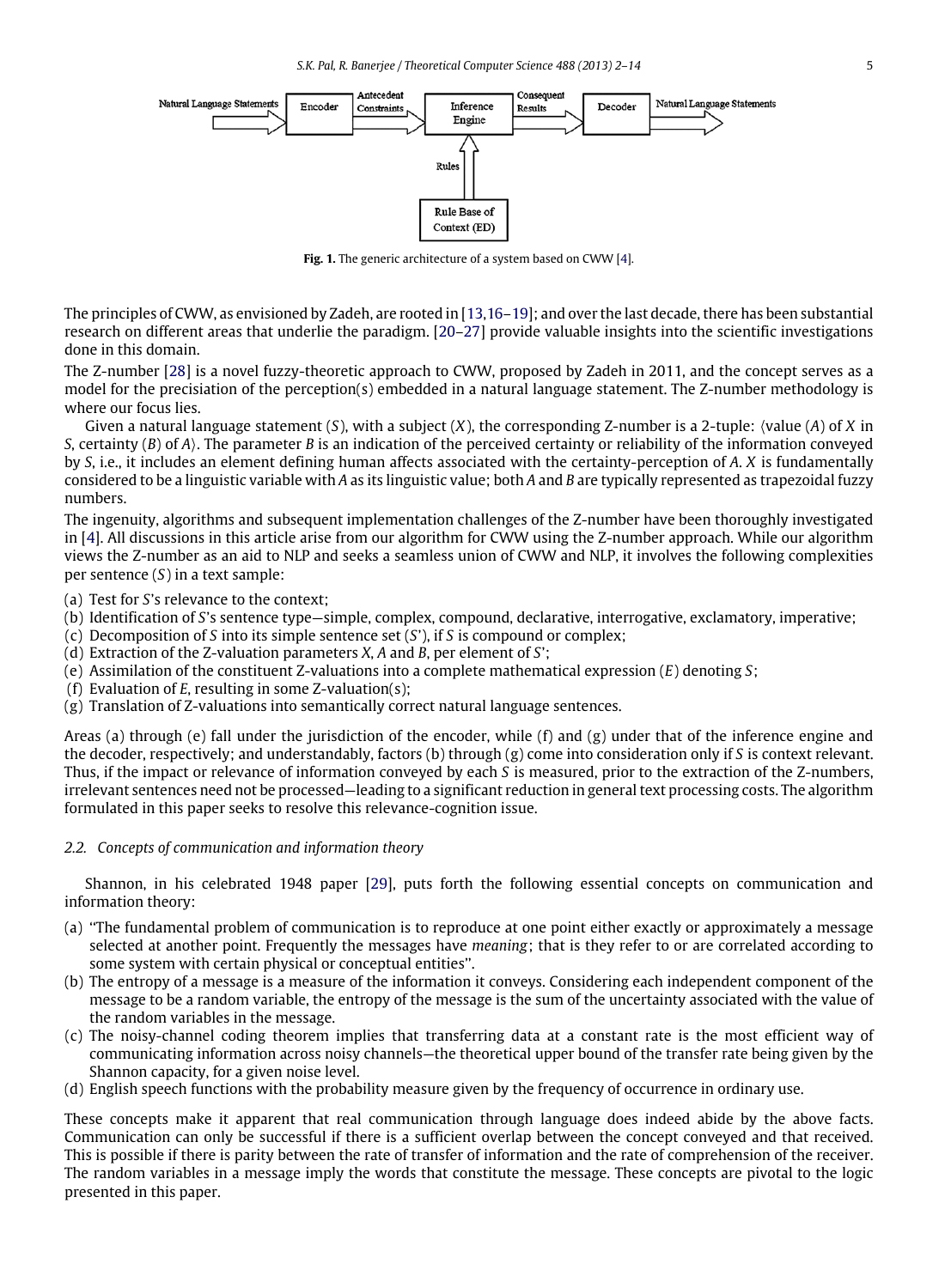The following section comprises of short notes on facts that underlie the formulated theory.

# <span id="page-4-0"></span>**3. Building up the foundations of the proposed algorithm**

#### *3.1. Context and context-relevance*

Languages are a means of 'communicating' thoughts and ideas. Every language has its own alphabet – basic symbols – that are combined to form words. Words are independent units of any language that are used pragmatically, semantically or conceptually to express something and word-interpretations are functions of the nature of their usage, i.e., the morphological form and the context. Natural language is thus intrinsically 'context sensitive'.

The following excerpt from [\[30\]](#page-12-16), perfectly summarizes the context-sensitivity of natural language, and is a clear indication of what a text-processing system is required to accomplish. The proposed algorithm is unquestionably far from realizing every aspect but can surely be considered a step towards seeing it achieved.

*''If all the words in a language had unique and determinate meanings (no ambiguity or vagueness) and fixed references (no indexicality), and if using language were simply a matter of putting one's thoughts into words, understanding an utterance would merely be a matter of deciphering whatever words the speaker uttered. But language and our use of it to communicate are not as straightforward as that. Some expressions, most obviously pronouns, like 'I', 'they', and 'this', and temporal terms like 'today' and 'next week', do not have fixed references. For example, when I use 'I' it refers to me, but when you use it it refers to you. Moreover, we often speak inexplicitly, non-literally, or indirectly, and in each case what we mean is distinct from what can be predicted from the meanings of the expressions we utter. We can leave something out but still mean it, use a word or phrase figuratively, or mean something in addition to what we say. We even can do all three at once.''*

[\[31](#page-12-17)[–37\]](#page-12-18) offer a deeper insight into the ambiguities of natural language.

A 'context' implies a perception granule, a cognitive unit [\[2\]](#page-11-1) that helps identify and model a real-world or abstract entity. A context is implied by key nouns or noun-phrases in a sentence, textual semantic relations—between individual words and sentences, common sense, knowledge [\[38\]](#page-12-19), communication background etc. An object is 'context relevant' if it bears an identifiable relation to the context of discussion.

Linguists claim that contexts are crucial to the comprehension of a concept. Authors in [\[39\]](#page-12-20) illustrate the validity of the statement using the concept of Boolean function minimization.

Context relevance can be categorized into:

- (a) Intra-relevance: relevance of a single sentence to the topic of discourse;
- (b) Inter-relevance: relevance of sentence across a text sample. This is the factor which allows grouping of sentences into granules of subcontexts.

The proposed algorithm tries to address both these types of relevance.

#### *3.2. Bayes' Theorem*

Bayes' Theorem, originally stated by the Reverend Thomas Bayes, is visualized as a method of understanding the effect of a new piece of evidence on the truth of a theory [\[40\]](#page-12-21). The success of the Bayesian approach towards understanding the process of cognitive development has inspired powerful and humanlike approaches to machine learning for the past two decades. It forms the cornerstone of the *subjectivist* approach to epistemology, statistics, and inductive logic.

Subjectivists profess 'learning' to be a continual process of revision of 'belief' in which a 'prior' subjective probability (*P*) is replaced by a 'posterior' probability (*Q*), the latter incorporating newly acquired information [\[41\]](#page-12-22). Given an event (*E*), the 'learning' process is believed to proceed in the following sequence:

- (a) Some of the probabilities associated with sub-events underlying *E*, are altered by experience, intuition, memory, or some other non-inferential learning process;
- (b) The rest of the opinions are updated to bring them in line with the newly acquired knowledge.

### **Derivation of Bayes' formula** [\[42\]](#page-12-23)**:**

<span id="page-4-2"></span><span id="page-4-1"></span>Pr(*EF* )

Let *E* and *F* be events, where *E* may be expressed as,

$$
E = EF \cup EF^c \tag{1}
$$

where, *F c* stands for the complement of *F*, and *EF* and *EF <sup>c</sup>* denote intersection of the events *E* and *F* and *E* and *EF <sup>c</sup>* respectively. The conditional probability that *E* occurs given that *F* has occurred is denoted as Pr(*E*|*F* ), such that,

$$
\Pr\left(E|F\right) = \frac{\Pr(EF)}{\Pr(F)}.\tag{2}
$$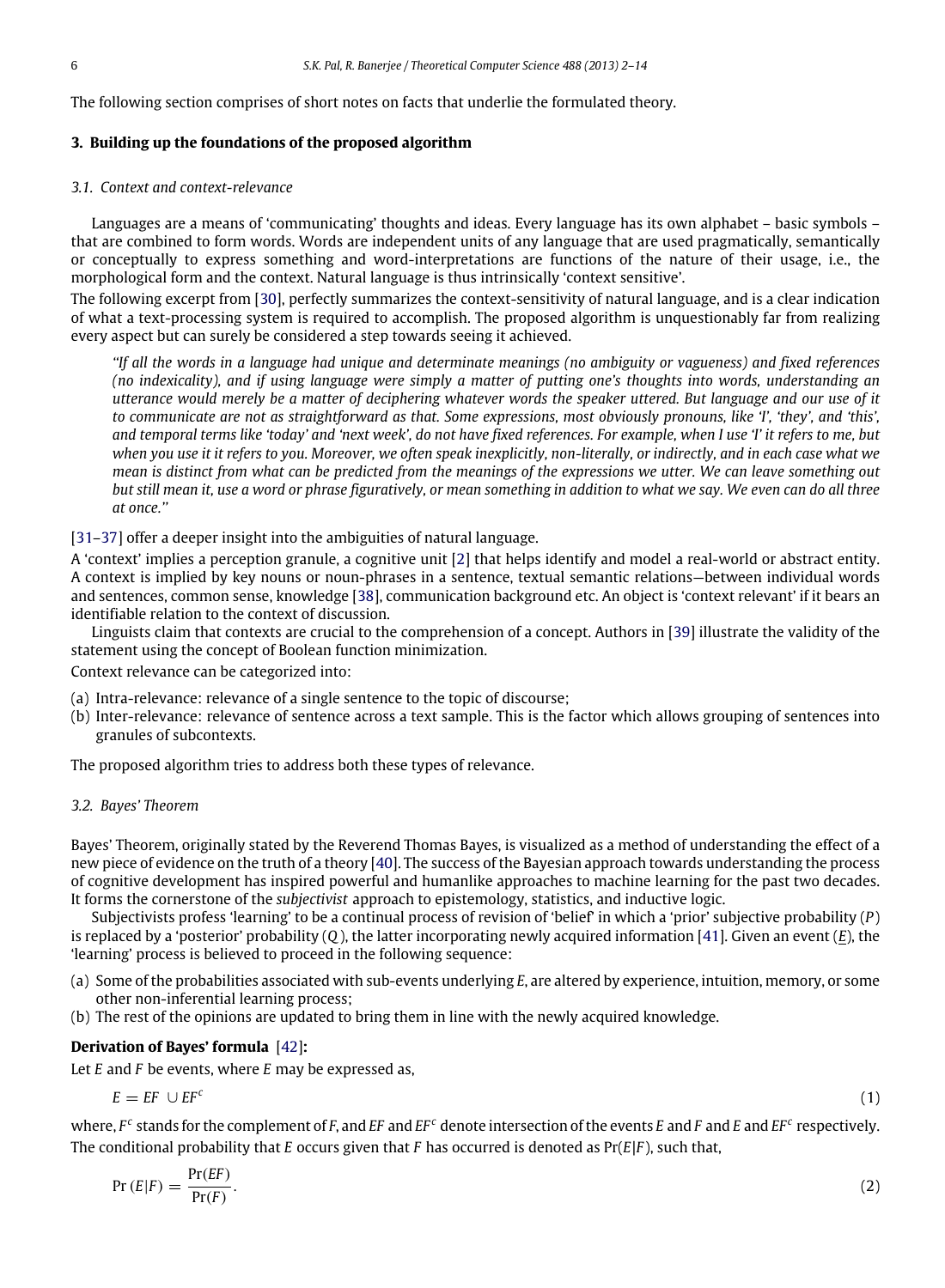Since, EF and  $EF^{c}$  are mutually exclusive,

<span id="page-5-0"></span>
$$
Pr(E) = Pr(EF) + Pr(EFc)
$$
  
= Pr(E|F)Pr(F) + Pr(E|F<sup>c</sup>)Pr(F<sup>c</sup>)  
= Pr(E|F)Pr(F) + Pr(E|F<sup>c</sup>)(1 - Pr(F)). (3)

Equation [\(3\)](#page-5-0) may be generalized as follows,

Let,  $F_1, F_2, \ldots, F_n$  be mutually exclusive events, then,

$$
E = \bigcup_{i=1}^{n} EF_i
$$
  
Pr(E) =  $\sum_{i=1}^{n} \Pr(EF_i)$  (4)

<span id="page-5-5"></span><span id="page-5-2"></span>
$$
= \sum_{i=1}^{n} \Pr(E|F_i) \Pr(F_i).
$$
 (5)

Now, using [\(2\)](#page-4-1) and [\(5\)](#page-5-1), we arrive at Bayes' formula,

$$
\Pr\left(F_j|E\right) = \frac{\Pr(F_jE)}{\Pr(E)} = \frac{\Pr\left(E|F_j\right)\Pr(F_j)}{\sum_{i=1}^n \Pr\left(E|F_i\right)\Pr(F_i)}.
$$
\n(6)

Bayes' theorem forms the logic underlying the updating of our word-corpus.

#### *3.3. Shannon's entropy*

In [\[29\]](#page-12-15), Shannon attempts to quantify information in a message and introduces the concept of entropy or the 'uncertainty' of information. This entropy is attributed to the probability of occurrence of the symbols constituting the message—the greater the probability of occurrence, the lower is the 'information' content of the symbol.

Following Shannon's theorem of entropy,

Let there be a set of *n* possible events, where  $p_1, p_2, \ldots, p_n$  denote the probability of occurrence of each of the events, respectively, such that,

$$
\sum_{i=1}^{n} p_i = 1. \tag{7}
$$

If all of the events are equally probable,

$$
p_i = \frac{1}{n}, \quad \forall i, \ i = 1, \ 2, \dots n. \tag{8}
$$

The information (*I*) conveyed per event is:

<span id="page-5-3"></span>
$$
I_i = -\log p_i. \tag{9}
$$

The expectation (*E*) of information per event:

$$
E_i = -p_i \log p_i \tag{10}
$$

where, *i* denotes the event and  $i = 1, 2, \ldots, n$  and the base of the logarithm depends on the radix of the coding system. Thus, if *X* is a discrete random variable on a finite set,  $X = \{x_1, x_2, \ldots, x_n\}$  with probability distribution  $p(x) = \Pr(X = x)$ , the entropy (average information over all the events) *H*(*X*) of *X* is defined as,

$$
H(X) = -\sum_{x \in \mathcal{X}} p(x) \log p(x). \tag{11}
$$

*H*(*X*) is often denoted as *H<sub>n</sub>*( $p_1$ ,  $p_2$ , ...,  $p_n$ ) where  $p_i$  denotes the probability  $Pr(X = x_i)$ .

Some of the basic properties of Shannon's entropy are:

- (a) For any  $n, H_n(p_1, p_2, \ldots, p_n)$  is continuous and symmetric on  $p_1, p_2, \ldots, p_n$ ;
- (b) An event with zero probability, does not contribute to the entropy;
- (c) The entropy is maximized when the probability distribution is uniform.

<span id="page-5-4"></span><span id="page-5-1"></span>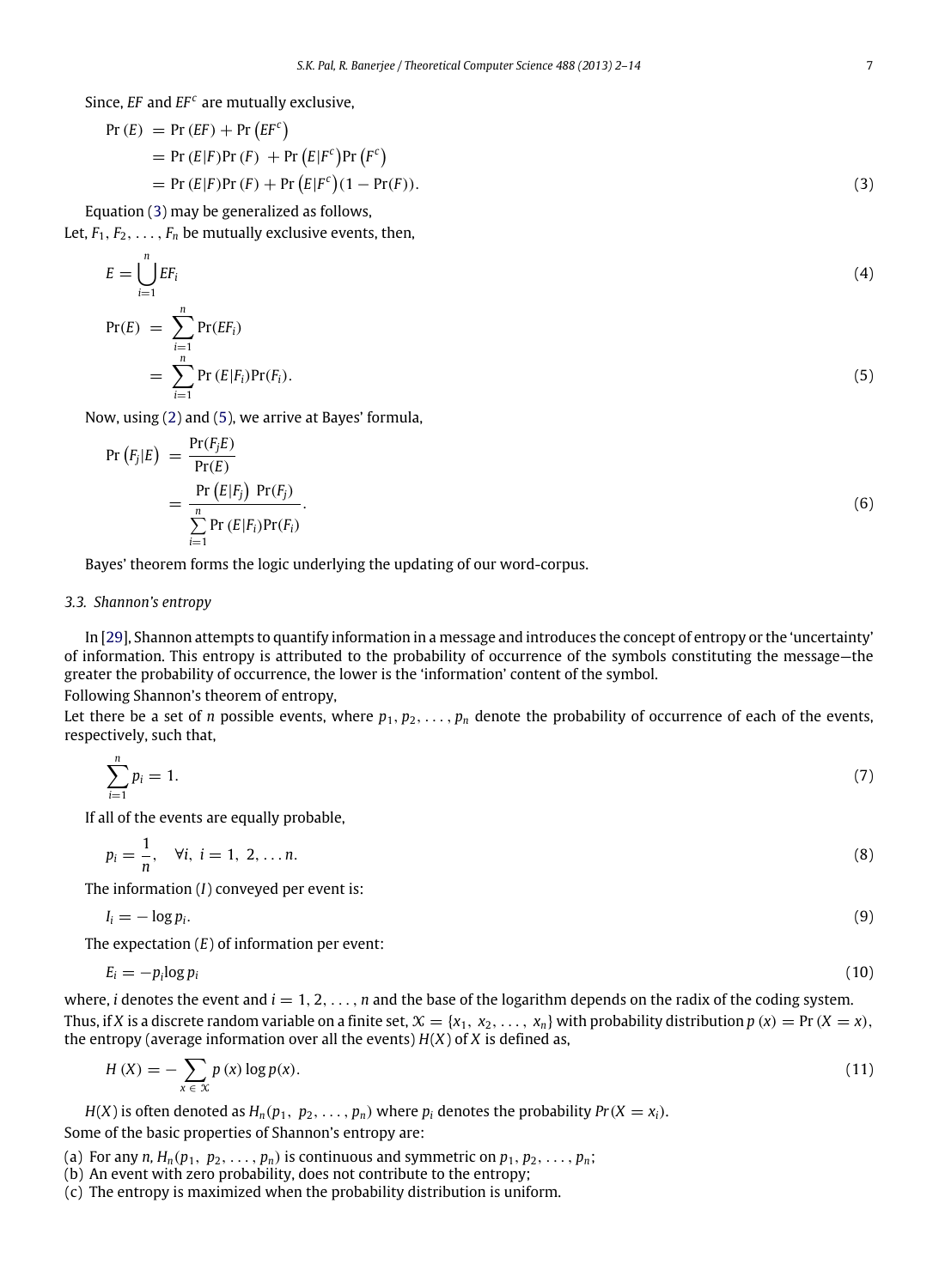Shannon's theorem forms the basis of the measure of information of sentences in our algorithm. Following this brief overview of the underlying concepts, the article now moves on to the proposed logic.

# <span id="page-6-0"></span>**4. The proposed logic**

*4.1. Formulation of the entropy of a sentence based on the principles of Bayesian inference and Shannon's entropy theorem*

Considering each natural language statement (*S*) in a text sample to be a 'message' and the constituent keywords to be random events,

 $Let$ 

- (a) *C* be some context of discourse;
- (b)  $C = \{c_1, c_2, ..., c_n\}, c_i = i$ th subcontext under *C*;
- (c) Pr( $c_i$ ) = prior probability of occurrence of  $c_i$  = percentage of occurrence of  $c_i$  across all subcontexts experienced = familiarity of the machine with *ci*;
- (d) The corpus of *C* be defined by a set of 3-tuples:

 $\langle$  keyword  $(w)$ , frequency  $(f_{w_{c_i}})$  of occurrence of  $w$  in  $c_i$ ,  $c_i$ );

where, 
$$
f_{w_{-}c_i} = \frac{\text{No. of texts which contain } w \text{ used in the subcontext } c_i}{\text{Total number of texts faced}}
$$
 (12)

and,  $f_{w_c c_i}$  = familiarity of the machine with *w* in  $c_i$ .

- (e) A single keyword might occur in various subcontexts, with a different probability of occurrence per subcontext;
- (f) |*S*|= number of keywords in *S* .

*Note:*

Existing corpus definitions, take into account the total intra-document frequency of occurrence per term. We, however, use the inter-document frequency to define the corpus; reasons being twofold –

- (a) The corpus does not require to be updated at every intra-document occurrence of the word;
- (b) The intra-document frequency is an indication of the word being a 'keyword' with respect to the document, while the inter-document frequency should determine if the word is a 'keyword' with respect to the given context.

Therefore,

(a) From the principles of Bayesian inference:

The probability of occurrence of *w*, given *c<sup>i</sup>* is,

<span id="page-6-1"></span>
$$
\Pr(w|c_i) = f_{w_c c_i} \tag{13}
$$

and, using  $(6)$  and  $(13)$ , the posterior probability of  $c_i$  given a word w in a sentence *S* is,

<span id="page-6-2"></span>
$$
\Pr\left(c_i|w\right) = \frac{\Pr\left(w|c_i\right)\Pr(c_i)}{\sum_{j=1}^{n}\Pr\left(w|c_j\right)\Pr(c_j)}.\tag{14}
$$

(b) From the principles of Shannon's entropy:

Following [\(9\)](#page-5-3) and [\(14\)](#page-6-2), the information conveyed by *w*, within the subcontext *c<sup>i</sup>* , can thus be defined as,

<span id="page-6-3"></span>
$$
I_{w_{\text{L}}c_i} = -\log_{26} \Pr\left(c_i|w\right) \tag{15}
$$

and, therefore from [\(11\)](#page-5-4) and [\(15\)](#page-6-3), the entropy of the entire sentence *S*, that lies in the subcontext  $c_i$  is,

<span id="page-6-4"></span>
$$
H(S) = -\frac{1}{|S|} \sum_{j=1}^{|S|} Pr(c_i|w_j) \log_{26} Pr(c_i|w_j)
$$
\n(16)

where,  $w_i = j$ th keyword in *S*.

The base of the logarithm operations in [\(15\)](#page-6-3) and [\(16\)](#page-6-4) is 26 as the English alphabet has 26 characters. The normalizing factor  $\left(\frac{1}{|S|}\right)$  in [\(16\)](#page-6-4) averages out the quantity of information across the total number of keywords present in the sentence, thus negating the bias towards sentences with a larger number of keywords.

The following sub-section presents our formulated algorithm, which uses [\(16\)](#page-6-4) to annotate each sentence (*S*) in a language sample by its entropy. The greater the entropy of *S*, the greater is its information content and the greater is its relevance in comprehension of the text.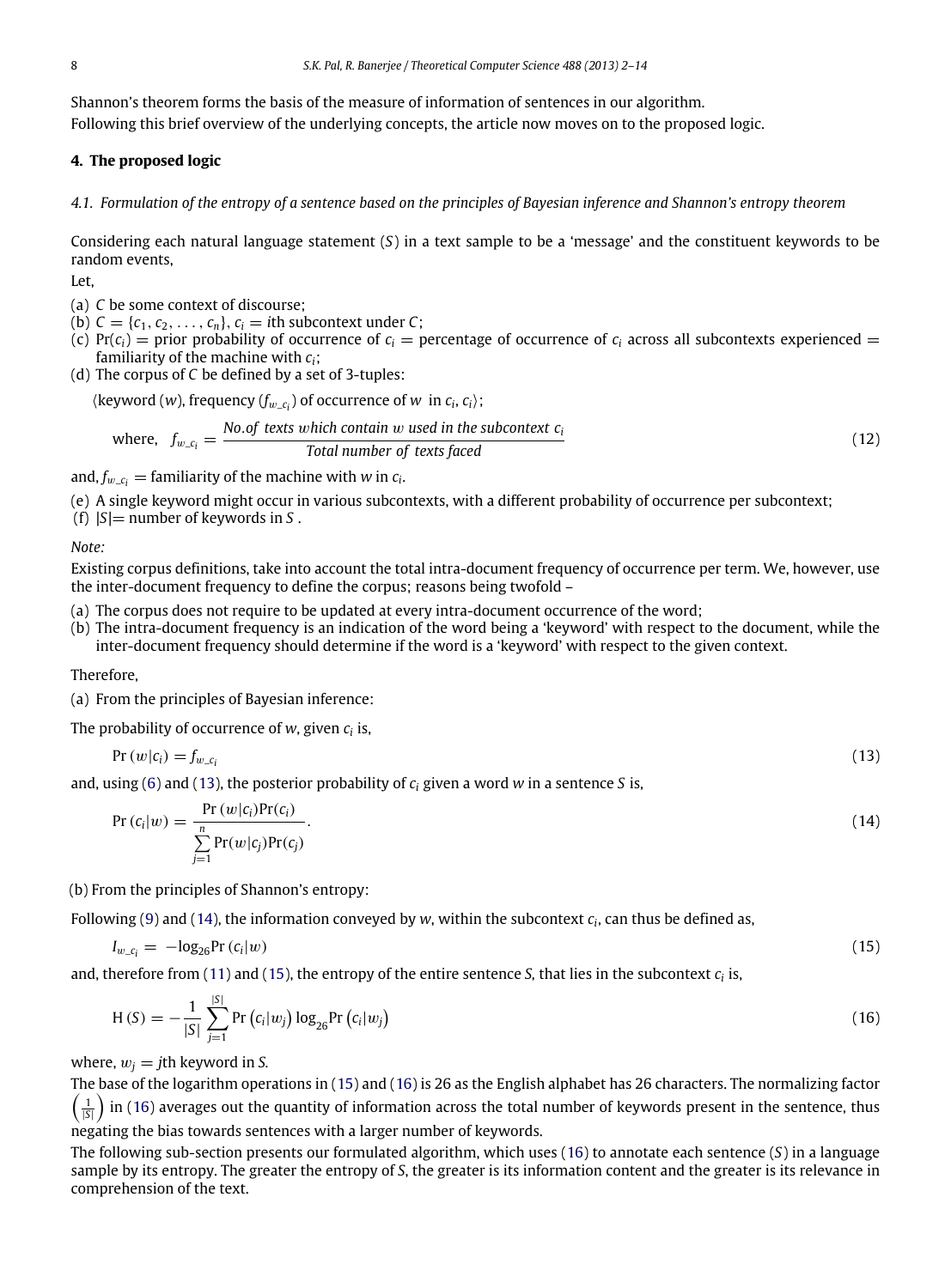<span id="page-7-0"></span>*4.2. Algorithm — recognition of the granules of subcontext of discourse and identification of the consequential sentences in a text sample*

Assumptions about the machine (*M*):

*M* is trained:

- (a) To annotate the words in the text with their respective parts of speech (pos) [\[43\]](#page-12-24);
- (b) To map pronouns to the corresponding nouns in the text-sample [\[44\]](#page-12-25);
- (c) In identifying the subcontexts that fall under the context considered, by virtue of commonsense primitives [\[15\]](#page-12-9);
- (d) To identify keywords and associate them with subcontexts using WordNet [\[45,](#page-12-26)[46\]](#page-12-27);
- (e) To update its text-corpus (*TC*)—add new words and update frequencies of occurrence of existing words.

Assumptions about the text sample (*T* ):

- (a) All the words are used in their literal sense, i.e., the words are taken at face value;
- (b) All the sentences are syntactically and semantically correct;
- (c) Each sentence belongs to a single subcontext;
- (d) There exists a semantic coherence in the sentences within a paragraph, i.e. each paragraph pertains to a single line-of thought or subcontext—as is expected in all well-written texts.

Input:

- (a) The text sample (*T* ).
- (b) The initial text-corpus (*TC*).

Output:

Granules of subcontexts containing sentences ranked in descending order on the basis of their entropy value. Notation conventions:

(a)  $P =$  paragraph  $\in T$ .

- (b) *S* = sentence under observation,  $\exists P : S \in P \in T$ .
- (c) *S*  $no = position of S in P$
- (d)  $w =$  keyword in *S*.
- (e)  $c =$  the subcontext of *S*.

# Steps:

1. For all  $P \in T$ 

- Repeat steps 2 through 11
- 2. Annotate words with their parts of speech
- 3. Map all pronouns to their corresponding nouns
- 4. Remove all stop-words
- 5. Extract keywords
- 6. Identify *c* that is common to all the keywords
- 7. Update *TC* (based on the identified *c*, Pr(*c*) and Pr(*c* |*w*))
- 8. For all *S* ∈ *P*

Repeat steps 9 thorough 11

9. Read *S*

- 10. Identify the keywords in *S*
- 11. If *S* has no keywords

Then

Discard *S*

Else

- i. Annotate *S* with *c*
- ii. Evaluate the entropy of *S* using [\(16\)](#page-6-4)
- 12. Group sentences into granules with respect to the subcontext annotation
- 13. Arrange the sentences in the granules in descending order of their entropy

14. Stop

*Note*:

- (a) The algorithm is part of the preprocessing function within the encoder [\(Fig. 1\)](#page-3-0).
- (b) As the steps of pos-annotation, pronoun–noun resolution and stop-word removal have been included in this algorithm, there is no need to repeat the same for the extraction of the Z-valuation parameters.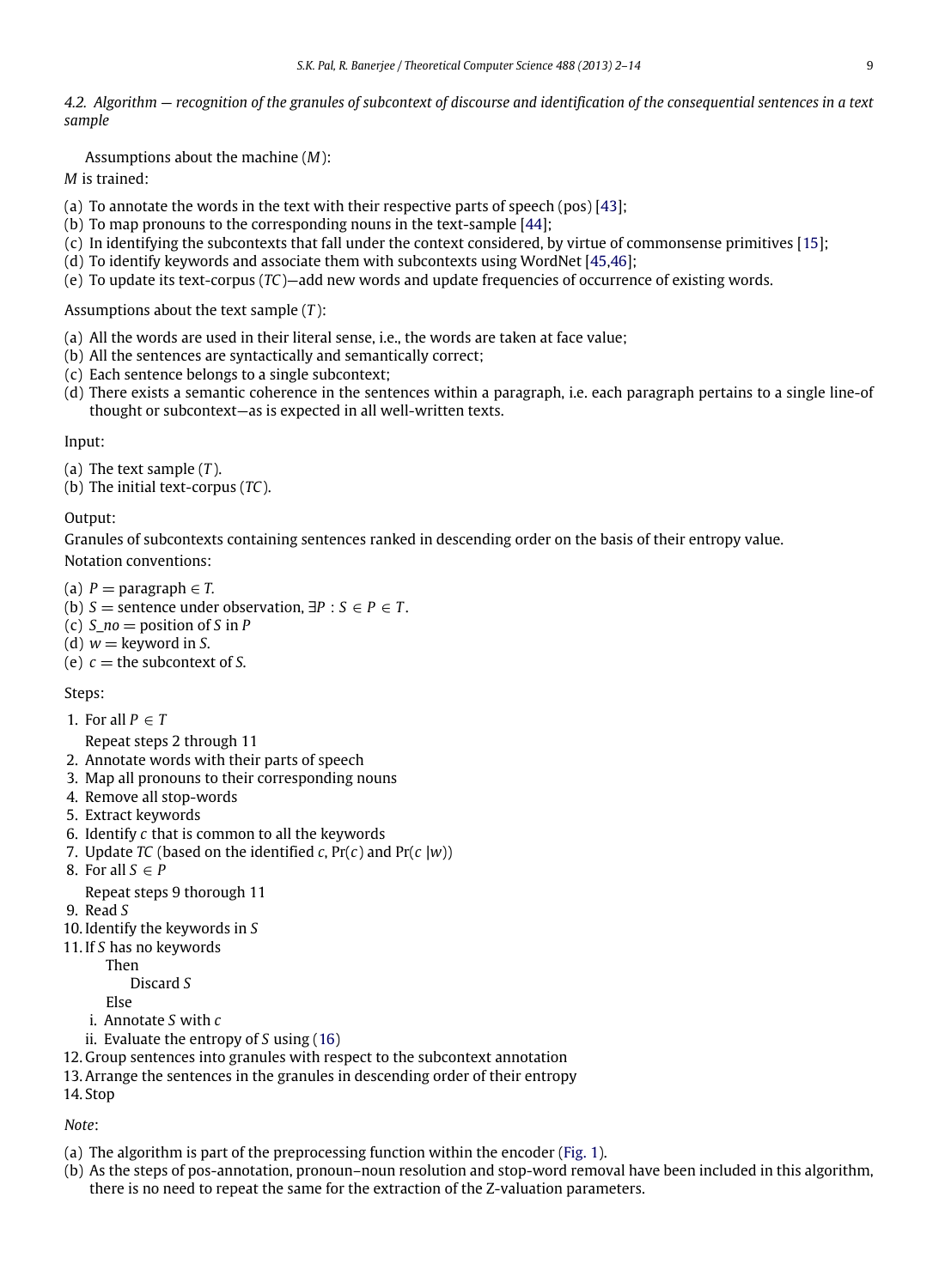

<span id="page-8-1"></span>(a) The keywords  $w_1, w_2$  and  $w_3$  in a paragraph belong to the contexts ( $c_i$ ) as shown and it would not be incorrect to assume that the paragraph pertains to the subcontext *c*3.



(b) The subcontext of discourse of the paragraph containing sentences  $S_1$  and  $S_2$  is  $c_1$ .

**Fig. 2.** Pictorial depiction of the process of identification of the subcontext of discourse.

- (c) The algorithm reasons that a sentence without a single keyword is considered irrelevant. However, the pronoun resolution helps relate sentences within a granule.
- E.g. after pronoun resolution, the following text sample,

''The table needs to be rearranged. It looks rather untidy'' (State I) is transformed to

''The table needs to be rearranged. The table looks rather untidy'' (State II), where 'table' is a keyword in some context.

Thus, while in State I, where the first sentence is considered relevant and the second is not, both the sentences in State II are relevant.

- (d) The removal of stop-words is done after the resolution of the pronouns so as to ease the identification of the interrelevant sentences. For a list of common stop words in English, one may refer to [\[47\]](#page-12-28).
- (e) The complexity of the above algorithm depends on the following factors:
	- i. The algorithm followed for pos-annotation.
	- ii. The algorithm followed for the pronoun–noun resolution.
	- iii. The algorithm used to remove the stop words.
	- iv. The algorithm used to extract and associate keywords with subcontexts.
	- v. The data structure of the text-corpus dictates the complexity of the storage and retrieval of its contents.
- (f) The algorithm not only contributes to the identification of important sentences in a text sample for removal of the irrelevant, but also to the initial granulation of concepts within the text.
- (g) The algorithm begins with the identification of the inter-relevance of sentences in a paragraph (as in step 6), to then proceed with the identification of the intra-relevance (step 10).
- (h) The algorithm hints at the incorporation of commonsense computing perspectives during the association of the keywords to the subcontexts (step 6).
- (i) The algorithm is adaptive (by virtue of step 7).
- (j) [Fig. 2](#page-8-1) depicts pictorially the logic underlying the identification of the subcontexts in a given text sample.

At this juncture, one might argue that the prior probabilities of the subcontexts might dictate the course of comprehension; this however, is negated by the consideration of the inter-relevance association between the keywords in a paragraph.

# <span id="page-8-0"></span>**5. Experiment**

#### *5.1. Experimental set-up*

Considering the problem of 'text-identification' described in [\[4\]](#page-12-1), the logic described in Section [4.2,](#page-7-0) was applied on a set of text-excerpts (synopses) from different Agatha Christie mysteries.

After being trained by 30 works of fiction (genre: mystery), the machine (*M*) possessed a vocabulary of 165 basic keywords [\[4\]](#page-12-1) (not considering their different morphological forms) lying under two broad subcontexts: 'murder mysteries' and 'others'.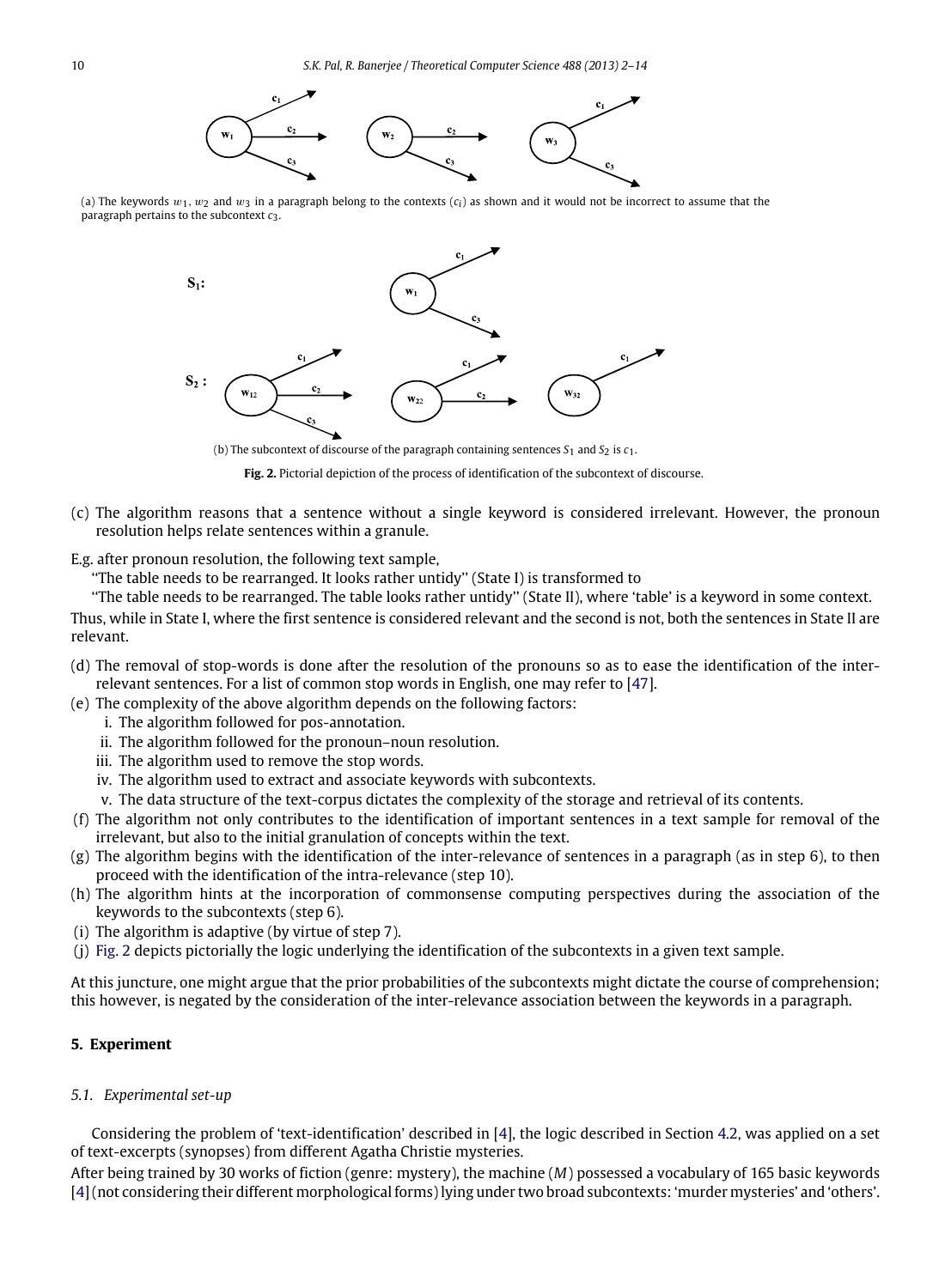<span id="page-9-0"></span>

**Fig. 3.** The corpus storage structure.

The keywords comprise nouns, noun-phrases, adjectives and verbs that occur significantly across the training texts. The list also includes the names of the detectives and the police personnel.

The entropy-based relevance-ranking of the sentences, as yielded by our algorithm, was validated against the perceptions of 15 human subjects in the age-group 25–30 with varying reading habits and across a number of professions. Since our algorithm basically seeks to formalize an inherently intuitive process, the validation helps match the performance of our algorithm against human beings in general.

The subjects were asked to read the given sample, extract the words they thought were keywords and order the sentences from the most important to the least, also stating their reasons for doing so. A study of the reasons revealed that the subjects actually chose the sentences that, they deemed, provided sufficient information regarding the content of the entire text.

The experiment used standard schemes for pos tagging [\[43\]](#page-12-24), pronoun resolution [\[44\]](#page-12-25), and stop-word removal, while keyword association to subcontexts was done using WordNet [\[45](#page-12-26)[,46\]](#page-12-27) and ConceptNet [\[15\]](#page-12-9). The data structure to maintain the word-corpus is where our contribution lies and thus the article includes a note on it.

#### **A note on the data structure used for the corpus**

In a B+ tree of order *b* with *h* levels [root is at level 1], the maximum number of nodes ( $n_{\text{max}}$ ) that can be stored is given as,

$$
n_{\max} = b^h - b^{h-1}.\tag{17}
$$

Thus, assuming there would be a maximum of 100 words, per alphabet, the corpus is maintained as a forest of 5-order B+ trees – a B+ tree per alphabet – for the following reasons:

- (a) With increasing data, a B+ tree does not become unwieldy like an indexed-sequential file;
- (b) In the early stages of execution, when the machine requires learning new words, the corpus experiences a greater number of insertions than search operations. Insertion in a B+ tree employs small local reorganizations, unlike a B tree;
- (c) A B+ tree has a smaller number of levels compared to a binary search tree. The number of key-comparisons is equal to the number of levels;
- (d) All the leaves are at the same level. Thus, the time to locate a leaf-node is nearly the same, irrespective of the search value; the leaf-nodes hold the keywords and the associated information; The number of nodes that need to be searched to locate the appropriate leaf-node  $= O(\log_b n)$ ;
- (e) We do not consider the possibility of representing the notion of 'forgetfulness' by simulating the gradual deletion of a word from a tree.

The addresses of the root nodes of the B+ trees are saved in an array — in alphabetic order. Each of the nodes in the tree is a linked list, the header of which holds the number of entries in the node. The structure of the corpus is shown in [Fig. 3.](#page-9-0)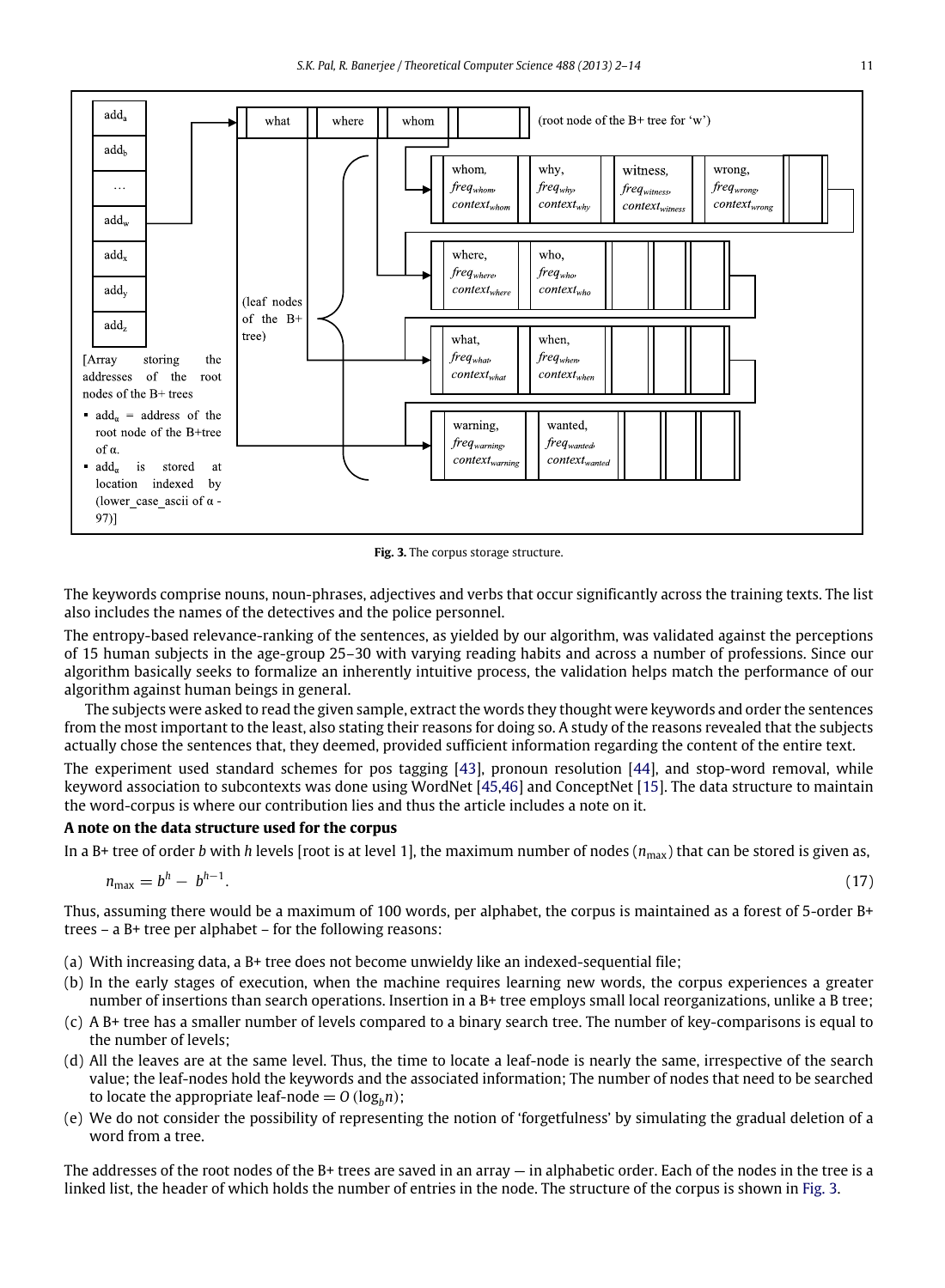Complexity of the basic operations with respect to the data structure used:

- (a) Insertion includes the following elements
	- i Time to look up root-node address: *O*[\(1\)](#page-4-2)
	- ii Time to locate leaf node:  $O(log_b n * log_2 b) = O(log_2 n)$ [Time to search within a node  $=$  0 (log<sub>2</sub>b)]
	- iii Time to reorganize tree:

[*Best case:* No tree reorganization required

*Average case:* No new levels are created, therefore,

Time to count number of entries in leaf node  $= 0(1)$  $= 0(1)$ 

Time to locate median of node =  $O\left(\frac{b}{2}\right)$ 

Time to update parent node  $= O(1)$  (new key entered at the end of list)

Time to split leaf node into two new leaf nodes and pointer adjustments  $= O(c)$ 

*Worst case:* A new level is created, i.e. parent nodes all the way to the root are required to be split and accordingly updated. Thus, all the steps of the average case need to be executed  $O(log_b n)$  times

iv. Time to insert node into leaf node:  $O(log_2b)$ .

(b) Searching is composed of the following sub-operations –

- i. Time to look up root-node address: *[O](#page-4-2)*[\(1\)](#page-4-2)
- ii. Time to locate leaf node:  $O(log_2 n)$ .

# *5.2. Results*

[Table 1](#page-11-2) tabulates the text excerpts considered, results of our algorithm and the validation process. The keywords have been italicized; the algorithm outputs the sentences of the text in decreasing order of importance and the validation depicts the percentage out of a total of 15 human subjects who agreed on the algorithm output.

As is evident, the algorithm shows an average 71.65% match with the opinions of the subjects. We thus infer that, our algorithm, though not perfect (e.g. the word '*wrong*' is incorrectly considered a keyword in sample [\(4\)](#page-5-5)), is certainly capable of identifying the sentences of importance, i.e. those that are relevant to the comprehension of the excerpt.

# **6. Conclusion**

The concepts described in this paper are a product of our research on 'Computing for Cognition' that seeks to integrate paradigms like computing with words, natural language processing, affective computing, and commonsense computing to design a framework for cognitive architectures. What we aspire to achieve is a machine that possesses commonsense, is able to think, learn and apply knowledge to solve very specific (e.g. learning to cross the road) problems, interact with an autistic child or assist Alzheimer's patients. The Z-number is capable of integrating the CWW, NLP and affective computing paradigms, while the proposed algorithm tries to encompass elements of commonsense computing.

This paper is an elucidation on our investigations on the modeling of the neural 'relevance-cognition' process—instigated by our algorithm for the Z-number approach to CWW. We present here a subjectivist corpus-based logic, that draws from the principles of Bayes' theorem and Shannon's entropy theorem, to granulate concepts and rank sentences in a text sample in the order of the importance of the information they convey; all within the purview of a context. The proposed methodology, though lies in conjunction with our investigations on the Z-number, could influence the research on text summarization, disambiguation of possible multi-contextual interpretation of text and concept graph extraction.

The results obtained, in the course of the experiments, are quite encouraging, considering an average of 71.65% match with human perceptions. These show that the entropy of a sentence does indeed possess the ability to model the subtle perceptions that affect the comprehension of a text. What remains to be seen is if the concept applies to any given context – whether it be clinical diagnosis, bank transactions or risk analysis – areas that involve intensive transactions with human beings. The directions in which our methodology might be improved are:

- (a) The machine should be able to extract the sentences that are most important while discarding the irrelevant. This supposedly calls for the concept of an entropy-threshold value.
- (b) The machine's capability of identifying subcontexts under a particular context depends on the system-designer's knowledge of the same. The algorithm could be enhanced to be able to identify and handle 'new' subcontexts too.
- (c) The algorithm assumes all sentences to be syntactically and semantically correct, and thus requires being sufficiently robust so as to be able to handle otherwise.
- (d) The algorithm considers each sentence to be an individual entity within a granule. The algorithm should also be able to also extract the combined information from all related sentences [\[48\]](#page-12-29).
- (e) Incorporation of measures of truth-values of the information extracted from the sentences requires attention [\[49\]](#page-12-30)
- (f) Experimentation over the data structures storing the word-corpus, inspired by cache-based retrieval schemes would surely be appreciated, considering the continually growing vocabulary.
- (g) Adapting the algorithm to process subtle language usage as in the case of processing the question, ''How many survivors of a plane crash were buried?" In its current form, the machine being greater acquainted with the concept of 'buried  $\rightarrow$ death' overlooks the importance of the concept of 'survivor  $\rightarrow$  alive' in the sentence.

Seeing to the incorporation of these elements summarizes the next phase of our work.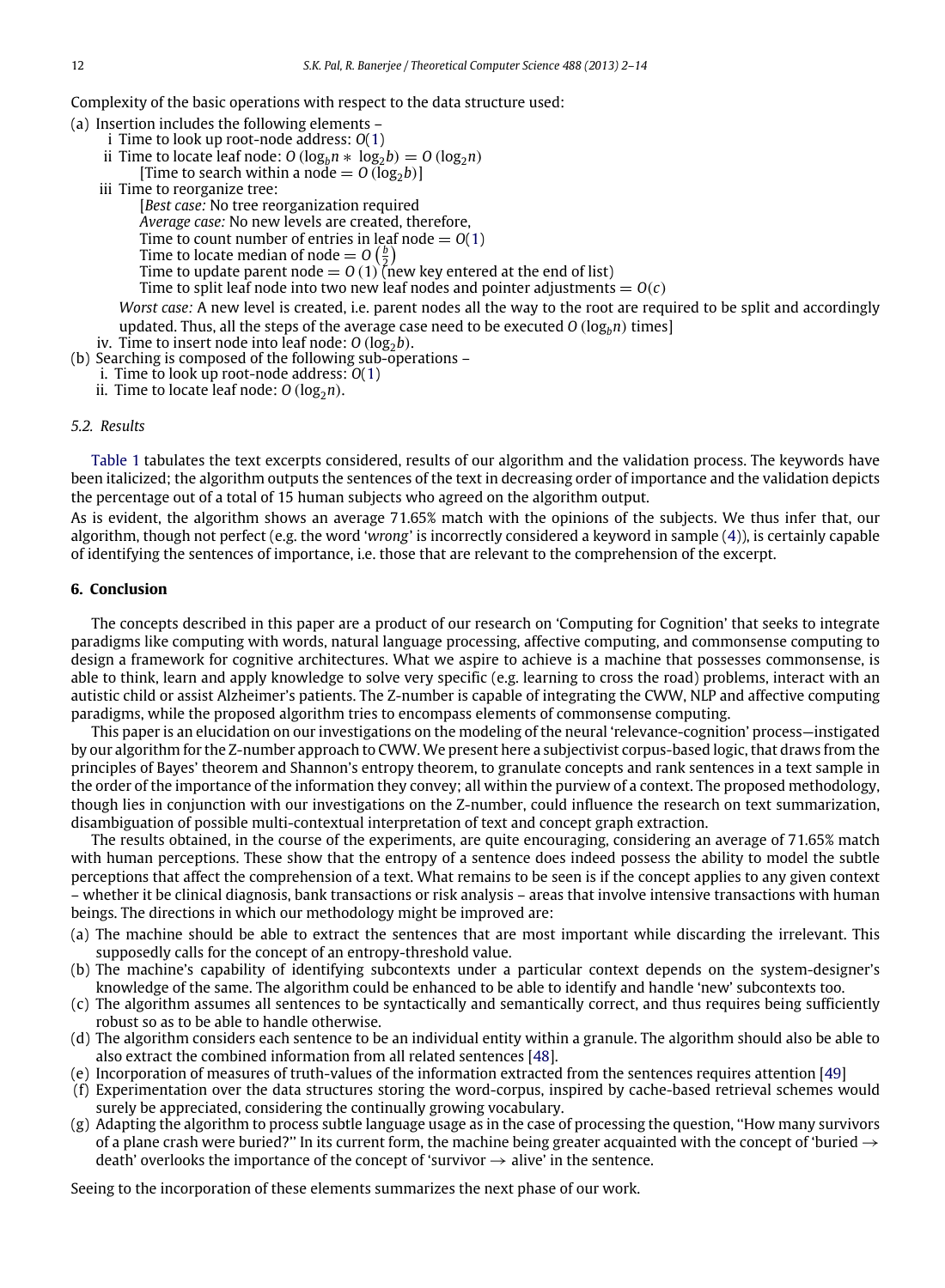### **Table 1**

<span id="page-11-2"></span>Results showing original text samples, order of the sentences on the basis of the entropy and the percentage match with the perceptions of human subjects. (The keywords are italicized.)

| Original text sample                                                                                                                                                                                                                                                                                                                                                                                                                                                                                                                                        | Sentence order on the basis of the entropy                                                                                                                                                                                                                                                                                                                                                                                                                                                                                                                                                | % match with human subjects                                                                                                                                                                                                                    |
|-------------------------------------------------------------------------------------------------------------------------------------------------------------------------------------------------------------------------------------------------------------------------------------------------------------------------------------------------------------------------------------------------------------------------------------------------------------------------------------------------------------------------------------------------------------|-------------------------------------------------------------------------------------------------------------------------------------------------------------------------------------------------------------------------------------------------------------------------------------------------------------------------------------------------------------------------------------------------------------------------------------------------------------------------------------------------------------------------------------------------------------------------------------------|------------------------------------------------------------------------------------------------------------------------------------------------------------------------------------------------------------------------------------------------|
| (1) Hercule Poirot does not need all his detec-<br>tive skills to realize something is troubling<br>his secretary, Miss Lemon-she has made<br>three mistakes in a simple letter. It seems an<br>outbreak of Kleptomania at the student hos-<br>tel in which her sister works is distracting<br>his usually efficient assistant. Deciding that<br>desperate times call for desperate measures,<br>the great detective decides to investigate. Un-<br>known to Poirot, however, desperation is a<br>motive he shares with a killer.<br>(Hickory Dickory Dock) | (Subcontext identified: murder mystery)<br>(a) It seems an outbreak of Kleptomania at the<br>student hostel in which her sister works is<br>distracting his usually efficient assistant.<br>(b) Unknown to Poirot, however, desperation is a<br>motive he shares with a killer.<br>(c) Hercule Poirot does not need all his detective<br>skills to realize something is troubling his<br>secretary, Miss Lemon-she has made three<br>mistakes in a simple letter.<br>(d) Deciding that desperate times call for desper-<br>ate measures, the great detective decides to in-<br>vestigate. | 60%<br>(The human subjects who agree<br>to the ordering are of the opinion<br>that sentences (a) and (b) lead<br>to the conclusion that the story<br>deals with 'thieves' and 'murder-<br>ers'.<br>Sentences (c) and (d) are irrele-<br>vant)  |
| (2) For an instant the two trains ran together,<br>side by side. In that frozen moment, Elspeth<br>was sure she witnessed a murder. What else<br>could it have been? As she stared helplessly<br>out of her carriage window, a man had<br>remorselessly strangled a woman. The body<br>crumpled. Then the other train drew away.<br>But who apart from Jane Marple, would take<br>her story seriously? After all, there are no<br>suspects, no other witnesses and no corpse.<br>(4.50 from Paddington)                                                     | (Subcontext identified: murder mystery)<br>(a) As she stared helplessly out of her carriage<br>window, a man had remorselessly strangled a<br>woman.<br>(b) In that frozen moment, Elspeth was sure she<br>witnessed a murder.<br>(c) After all, there are no suspects, no other<br>witnesses and no corpse.<br>(d) The body crumpled.<br>(e) What else could it have been?<br>(f) But who apart from Jane Marple, would take<br>her story seriously?                                                                                                                                     | 73.3%<br>(The human subjects who agree<br>to the ordering are of the opin-<br>ion that sentences $(a)$ , $(b)$ and $(c)$<br>lead to the conclusion that the<br>story deals with a 'murder'.<br>The other sentences are irrele-<br>vant)        |
| (3) Lymstock is a town with more than its share<br>of secrets-a town where even a sudden<br>outbreak of anonymous hate-mail causes<br>only a minor stir. But all that changes when<br>one of its recipients, Mrs. Symmington,<br>commits suicide. Her final note said, "I<br>cannot go on". Only Miss Marple questions<br>the coroner's verdict of suicide. Was this the<br>work of a poison-pen? Or of a poisoner?<br>(The Moving Finger)                                                                                                                  | (Subcontext identified: murder mystery)<br>(a) But all that changes when one of its recipi-<br>ents, Mrs. Symmington, commits suicide.<br>(b) Was this the work of a poison-pen?<br>(c) Or of a poisoner?<br>(d) Lymstock is a town with more than its share<br>of secrets-a town where even a sudden<br>outbreak of anonymous hate-mail causes only<br>a minor stir.<br>(e) Only Miss Marple questions the coroner's<br>verdict of suicide.                                                                                                                                              | 73.3%<br>(The human subjects who agree<br>to the ordering are of the opin-<br>ion that sentences (a), (b) and (c)<br>lead to the conclusion that the<br>story deals with a 'possible mur-<br>der'.<br>The other sentences are irrele-<br>vant) |
| (4) When Miss Marple comes up from the<br>country for a holiday in London, she finds<br>what she is looking for at Bertram's Hotel:<br>traditional décor, impeccable service-and<br>an unmistakable atmosphere of danger<br>behind the highly polished veneer.<br>Yet, not even Miss Marple can foresee<br>the violent chain of events set in motion<br>when an eccentric guest makes his way to<br>the airport on the wrong day.<br>(At Bertram's Hotel)                                                                                                   | (Subcontext identified: other)<br>(a) Yet, not even Miss Marple can foresee the<br>violent chain of events set in motion when an<br>eccentric guest makes his way to the airport<br>on the wrong day.<br>(a) When Miss Marple comes up from the coun-<br>try for a holiday in London, she finds what she<br>is looking for at Bertram's Hotel: traditional<br>décor, impeccable service-and an unmistak-<br>able atmosphere of danger behind the highly<br>polished veneer.                                                                                                               | 80%<br>(The human subjects who agree<br>to the ordering are of the opin-<br>ion that sentence (a) creates a<br>stronger sense of mystery than<br>sentence (b))                                                                                 |

# **Acknowledgments**

This project is being carried out under the guidance of Professor Sankar K. Pal who is a J.C. Bose Fellow of the Government of India.

### **References**

<span id="page-11-1"></span><span id="page-11-0"></span>11 J.B. Tenenbaum, C. Kemp, T.L. Griffiths, N.D. Goodman, How to grow a mind: statistics, structure, and abstraction, Science 331 (11) (2011) 1279–1285. [2] N. Fang, X. Luo, W. Xu, Measuring textual context based on cognit